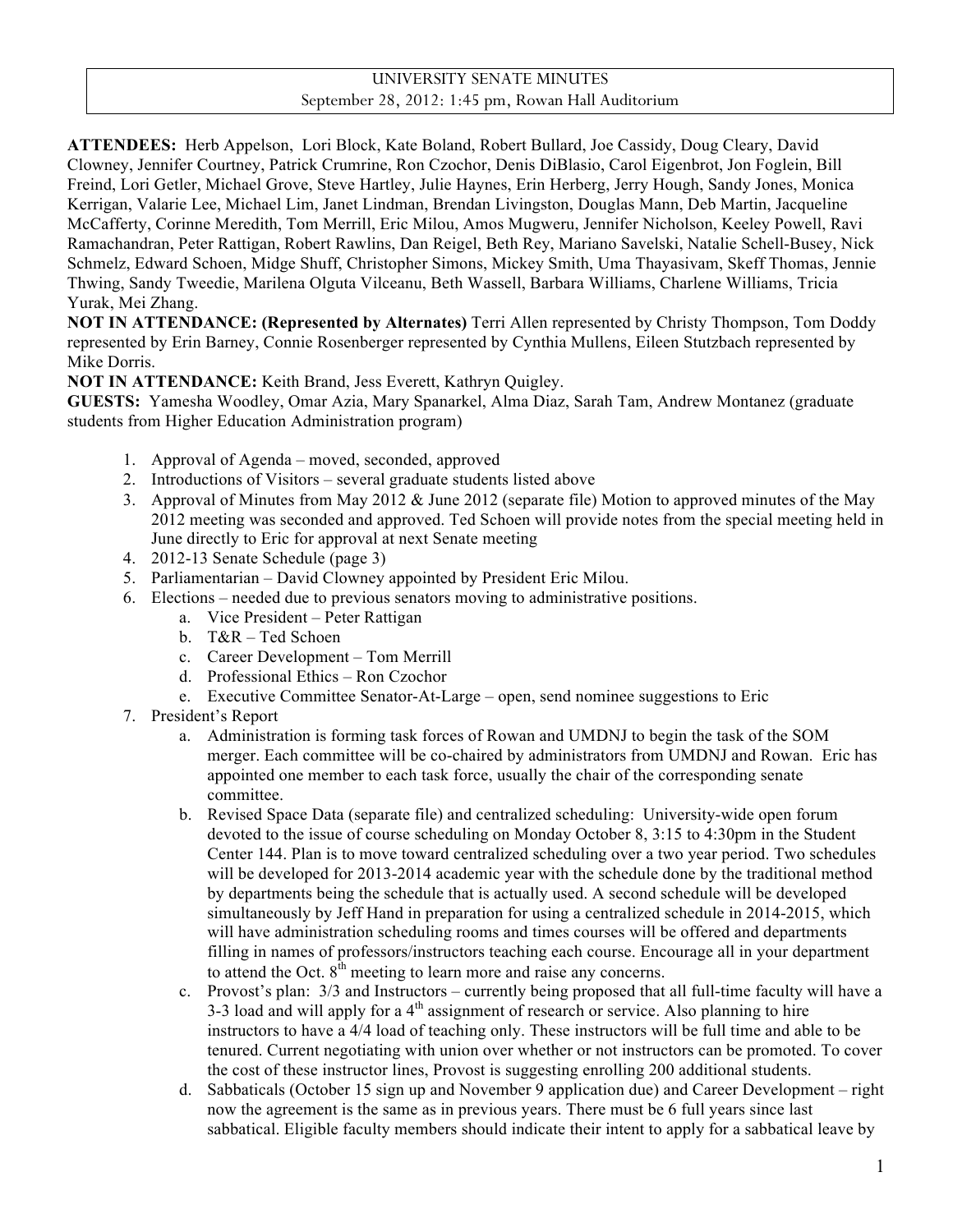signing up in the University Senate Office in Room 432, Campbell Library. Sabbaticals may be requested for the following time periods: Fall Semester 2013; Spring Semester 2014; Academic Year 2013-2014; Chronological Year 2014.The current Memorandum of Agreement and an application form may be downloaded from the University Senate Web-page at:http://www.rowan.edu/president/senate/committees/index.cfm?id=30 The deadline to sign-up is **Noon, October 15, 2012**.The deadline to submit applications is **Noon, November 9, 2012**.All deadlines are firm.

8. Open Period**:** President Houshmand:

Rowan is now research classified and we will have two medical schools including biomedical science programs from masters to doctorate from SOM. Rowan's administration have started meeting with UNDNJ to do this transfer, working with lawyers. Senator Sweeney first reported SOM carried \$12 million debt, but now it appears to be \$60 million of debt. First part of transfer will take place in two stages. All records to be transferred by July  $1<sup>st</sup>$ , then faculty can start getting together.

These events have shown what a great community spirit we have at Rowan. This was noticed by the governor and others throughout the state. Rowan will be a much better institution because of this. Our core mission will be the same: undergraduate education. We will be looking for a business model for any new program. We won't be taking away from current programs. Right now Rowan's budget is looking pretty good. This past year Rowan ended with \$6 million surplus and generated 6 million more than expected in revenue, totaling \$12 million which will go to deferred maintenance and financial aid. Our average SAT scores are up by almost 25 points, from 1173 to 1197. We had the largest number of applications last year. We will fill all vacant lines but they will be redirected to where the need is.

Linda Rohrer was recently elected as new Chair of Rowan Board of Trustees. Five board members' terms will end soon. Please send possible replacement names and resumes to Ali. He wants to submit names of possible candidates to Senator Sweeney.

- 9. Standing Committees & Task Forces
	- a. Committee on Committees
		- i. Approval of committee memberships (separate file) motion made, seconded and approved
		- ii. Medical School Charlene Williams introduced as Senate Representation from CMSRU. CMSRU has declined the opportunity to have membership on any of our senate subcommittees this year due to time commitments related to their first year with enrolled students.
	- b. Research Committee: The Associate Provost for Research has informed me that we need to immediately enact an interim policy regarding Financial Conflict of Interest to maintain compliance with new regulations. The interim policy is a revision of our existing Financial Conflict of Interest Policy (adopted by the Dean's Council in 2000). Specifically, we are under a mandate from the Public Health Service (PHS) to "demonstrate greater transparency and accountability regarding financial conflict of interest management and reporting." As with the revision of the Responsible Conduct of Research Policy, the policy will undergo Senate review and approval during the upcoming academic year. In the meantime, the interim policy will allow faculty to continue receiving funding from the National Institutes of Health, which issues PHS funds. (separate file) Proposed Conflict of Interest Policy will be sent to senators after meeting and all are encouraged

to email Uma Thayasiyam at thayasiyam@rowan.edu with feedback.

- c. Curriculum Committee Report (page 4) Three Process C Proposals to change existing curriculum were voted on and approved.
	- i. Provost's response to BME proposal (pages 5-6) the overall plan to address the space needs for the faculty in the new programs contains three distinctive approaches that will be used in tandem. Specifically, use existing spaces in existing departments (via joint appointments); use existing spaces in partnership with collaborators; build new spaces.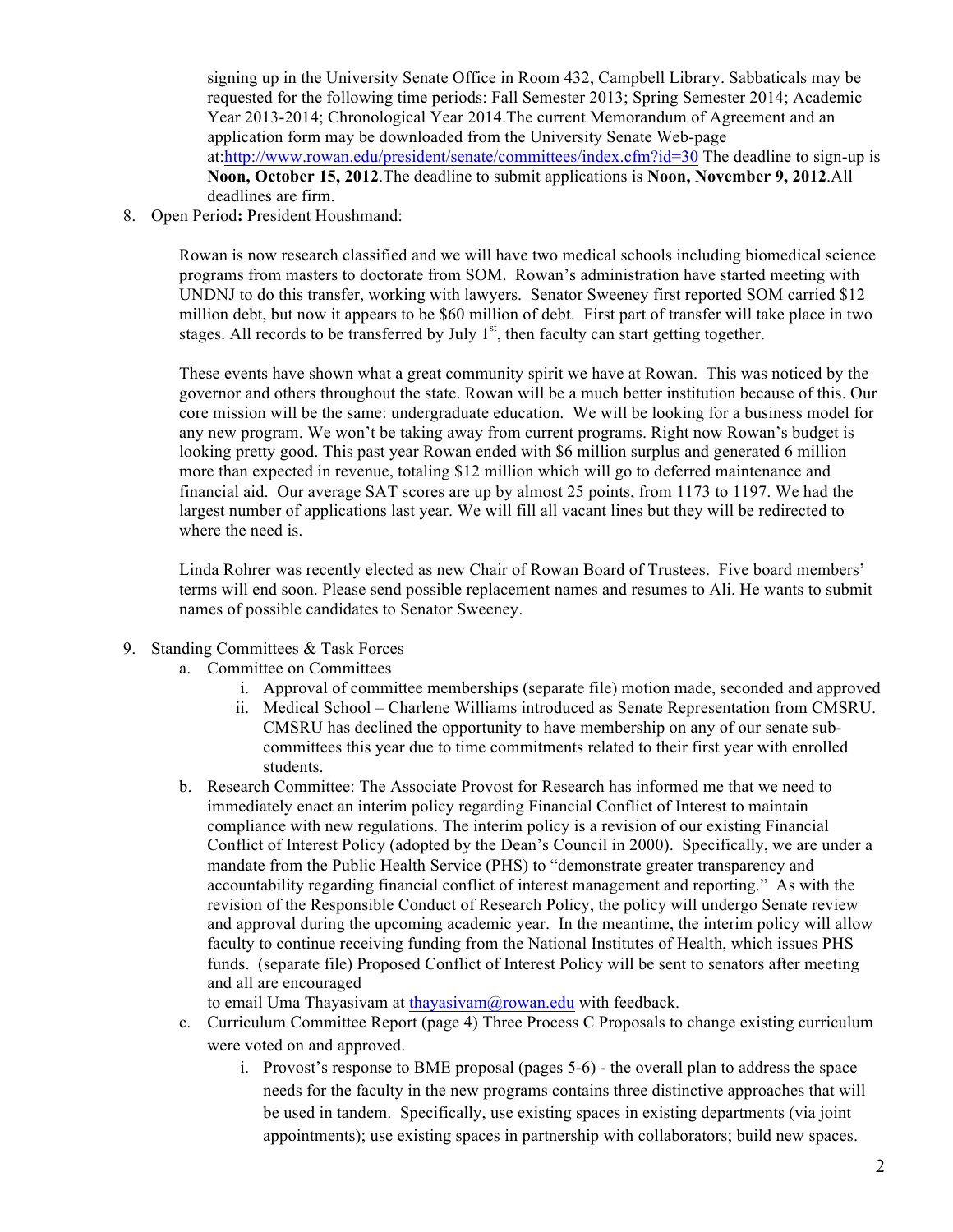- d. Executive Summary of Graduate and Post-bac Policy Review (pages 7-9) Barbara Williams reports that better communication with CGCE is happening, as seen by this summary.
- 10. Old Business Question was asked if we have received any feedback from Higher Ed survey.
- 11. New Business
- 12. Adjournment

#### **SENATE 2012-13 SCHEDULE**

#### **FALL 2012**

**Friday, September 7: 3:15-4:30pm: Senate Executive Committee Meeting Friday, September 28: 1:45-3pm: SENATE meeting** Wednesday, October 10: 11am-12:15pm: Senate Executive Committee Meeting **Friday, November 2: 1:45-3pm: SENATE meeting** Monday, November 12: 3:15pm-4:30pm: Senate Executive Committee Meeting **Friday, December 7: 1:45-3pm: SENATE meeting**

#### **SPRING 2013**

Friday, January 25: 1:45-3pm: Senate Executive Committee Meeting **Friday, February 8: 1:45-3pm: SENATE meeting** Friday, February 22: 1:45-3pm: Senate Executive Committee Meeting **Friday, March 8: 1:45-3pm: SENATE meeting** Wednesday, April 3: 3:15-4:30pm: Senate Executive Committee Meeting **Friday, April 12: 1:45-3pm: SENATE meeting** Friday, May 3: 1:45-3pm: Senate Executive Committee Meeting **Monday, May 13: 9am-2pm: SENATE end-of-year meeting**

University Assembled dates are:

- $\div$  Friday, October 26, 1:45 3:00 pm
- $\div$  Friday, April 19, 1:45 3:00 pm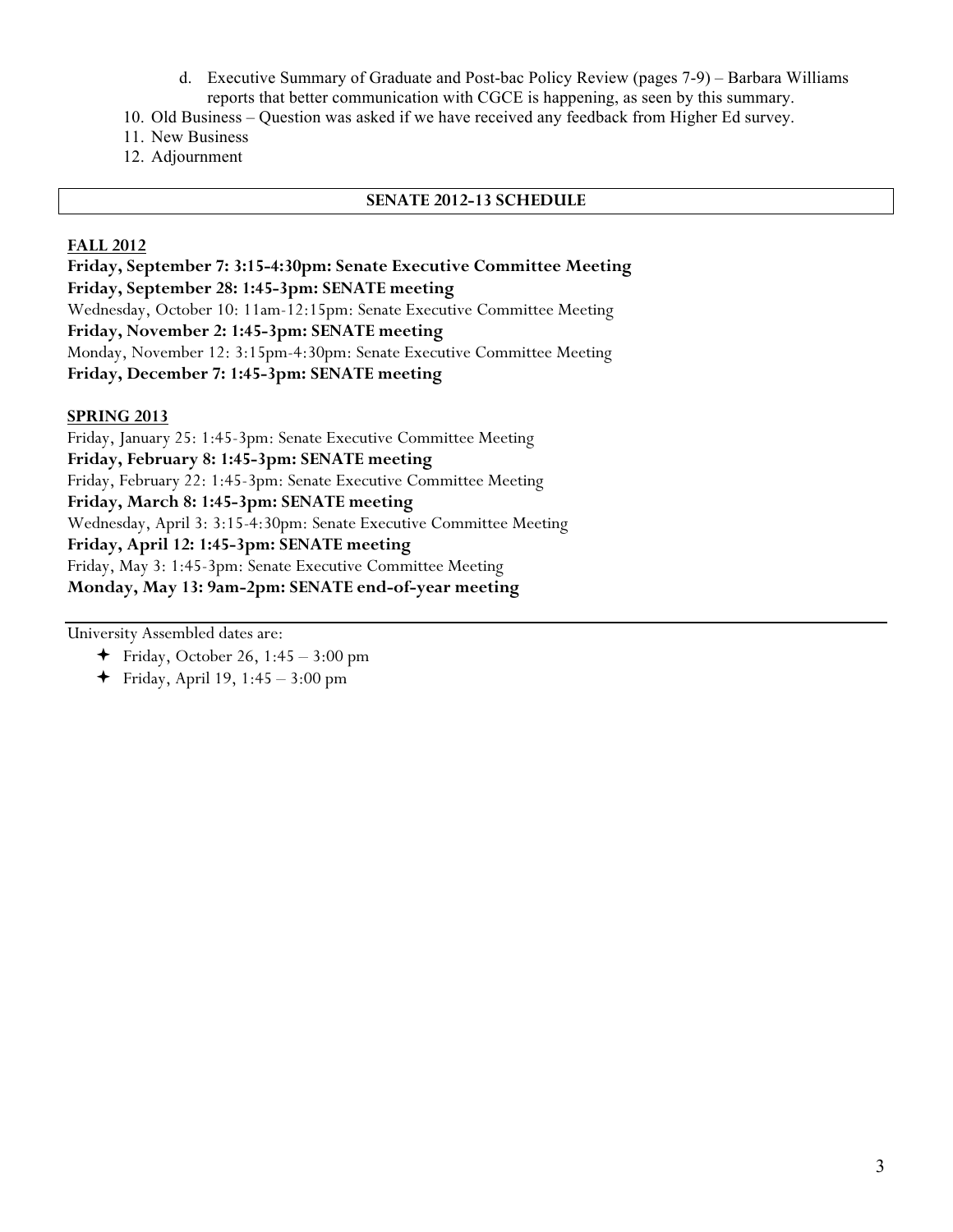## **Approved Curriculum Proposals September 28, 2012**

|                  |                  |               |                                                   | $\mathbf{U}/$ |                                         |
|------------------|------------------|---------------|---------------------------------------------------|---------------|-----------------------------------------|
| SCC#             | College          | Department    | Proposal title                                    | G             | Change requested                        |
| $11 - 12 - 514$  | <b>FPA</b>       | Theater/Dance | Revision of the Technical/Design Track            |               | Major changes of degree<br>requirements |
| $11 - 12 - 520$  | Comm             | Art           | <b>Studio Art Glass-working Courses Structure</b> |               | Major changes of degree<br>requirements |
| $*12 - 13 - 800$ | Science/<br>Math | Psychology    | <b>Changes to PsyD in Clinical Psychology</b>     | G             | Major changes of degree<br>requirements |

Process C Proposals Approved by Senate Curriculum Committee

\*Note: Curriculum 12-13-800 in the approval process and Senate Curriculum Committee is expected by September 28, 2012.

Process A Proposals Approved by College Curriculum Committees and Chair of the Senate Curriculum Committee

| SCC#            | College | Department | Proposal title                                                         | U/G          | Change requested |
|-----------------|---------|------------|------------------------------------------------------------------------|--------------|------------------|
| $11 - 12 - 532$ | Comm    | Art        | <b>Community Art Education for Elementary</b><br>through Middle Grades | U            | New non gen-ed   |
| $11 - 12 - 533$ | Comm    | Art        | <b>Special Topics in Graphic Design</b>                                | U            | New non gen-ed   |
| $11 - 12 - 534$ | Comm    | Art        | <b>Special Topics in Printmaking</b>                                   | U            | New non gen-ed   |
| $11 - 12 - 536$ | Comm    | Art        | <b>Community Art Education for Secondary</b><br>Grades                 | $\mathbf{U}$ | New non gen-ed   |
| $11 - 12 - 537$ | Comm    | Art        | <b>Special Topics in Metals/Jewelry</b>                                | U            | New non gen-ed   |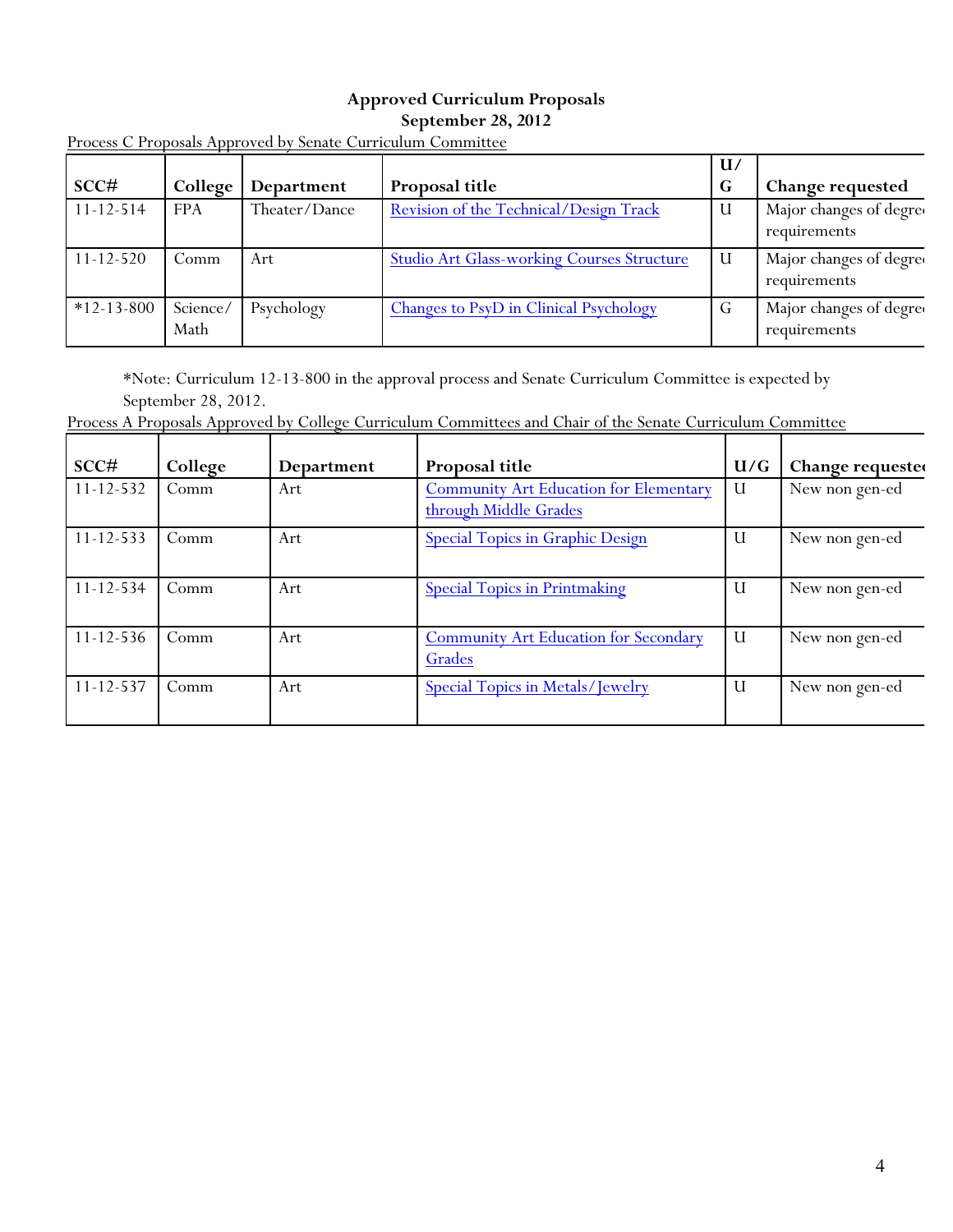## **Response to the Senate Regarding Space for Faculty in New Programs**

#### Background

In passing the curriculum proposal that created the department of Biomedical Engineering and Sciences (BMES) along with degree programs in Translation Biomedical Sciences (TBS) and Biomedical Engineering (BME), the Senate requested that the Provost provide information on how the space needs (lab and office) would be met for the new faculty hired in these programs. The remainder of this document describes how we intend to proceed in those areas.

#### **Framework**

The overall plan to address the space needs for the faculty in the new programs contains three distinctive approaches that will be used in tandem. Specifically,

- 1. Use existing spaces in existing departments (via joint appointments);
- 2. Use existing spaces in partnership with collaborators;
- 3. Build new spaces.

It makes sense to examine each of these contributors separately.

- *1. Use Existing Spaces in Existing Departments (via joint appointments)*
	- $\triangleright$  During the conversations last Fall and Spring with the Senate with the chairs of the College of Liberal Arts and Sciences and the College of Engineering, I discussed the formation of the School of Biomedical Sciences, including the BMES department. I described the intent to hire the majority of new faculty in these programs with joint appointments between existing departments in the new College of Science and Mathematics and the BMES department, as well as between the College of Engineering and the BMES department. I was also clear (in fact, it was one of the three conditions for converting the merger of the colleges of LAS and Engineering into a collaboration between them) that everyone recognize that the sizable majority of hires in the sciences and engineering would be linked to growth of new biomedical programs. This means that most new faculty hired by the programs in the colleges will be via joint appointments with BMES.
	- $\triangleright$  In the request for new faculty lines for this Fall, each department was required, as part of their request, to provide detailed information as to where they would find space for the new faculty (office and lab space). The same will be true next Fall. If there is sufficient room for new faculty in existing science and engineering programs, it is difficult to argue that there is insufficient space for new faculty with joint appointments between these programs and BMES.
	- $\triangleright$  That said, while it is clear that no immediate crisis exists in providing space for these new faculty, there is also no question that as the program grows and becomes more successful, we will eventually exceed our ability to handle the space needs of these faculty in our current Glassboro and west campus facilities. That brings us to parts 2 and 3 of this plan.
- *2. Use Existing Spaces in Partnership with Collaborators* 
	- $\triangleright$  The opportunities for research collaboration for the new BMES faculty are unparalleled in the history of the university. One entire floor of the new medical school building is dedicated to research labs (doublebenches with separate rooms at the end with laminar fume hoods and closable space). These facilities, which are comparable to the entire research space available in Rowan Hall and the science building combined, were built with collaboration between the basic science faculty of the medical school and faculty from our engineering and science programs in mind.
	- We have developed a relationship with the Coriell Institute in Camden. We will own their building on July 1<sup>st</sup> of next year and we have an MOU for their researchers to teach in the medical school. This is a world class research facility and their researchers are anticipating collaborating with ours.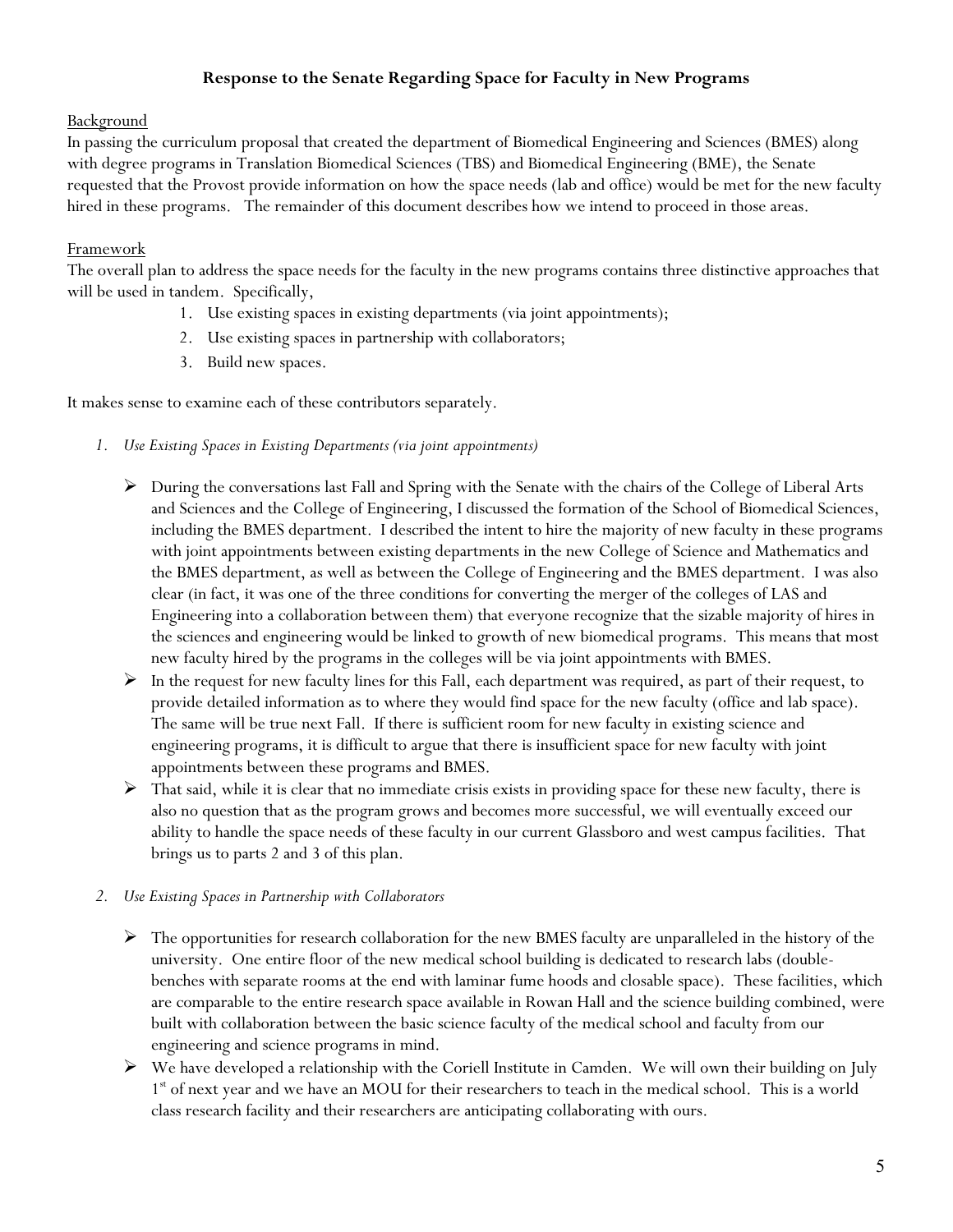- We are about to form a College of Health Sciences in partnership with Rutgers-Camden to facilitate growth in the health sciences. A byproduct of this relationship will be the opportunities for increased collaboration between our faculty and their computational biology faculty.
- $\triangleright$  Finally, we acquire the School of Osteopathic Medicine on July 1, 2013. This will provide an entirely new set of facilities and collaborators for our new faculty.

## *3. Build New Spaces*

- $\triangleright$  As most readers of this document already know, the university is not in a position to take on the debt service of building new laboratory spaces. Therefore, this section is slightly different than the previous two. The things discussed until now either have already happened or have been ordered by legislation to happen by July of next year. This section involves things that *may* happen.
- $\triangleright$  The legislators and governor have both indicated that they intend to have a referendum on the ballot in the fall for an infrastructure bond for higher education. Their polling indicates that a bond of \$750,000,000 would likely pass. Our share of such a bond stands to be enough to build one building. There is little doubt that the building would be connected to biomedical programs.
- $\triangleright$  Additionally, with the help of our Associate Provost for Research, we have been negotiating with the Secretary of Education and private industry to enter into a relationship that would build not one but two new buildings to support technical education for the campus.
- $\triangleright$  While we cannot be positive that either of these specific initiatives will result in bricks and mortar appearing, it is clear that seeking funding sources for such space is, and will remain, a priority for the long-term future of all of our biomedical initiatives.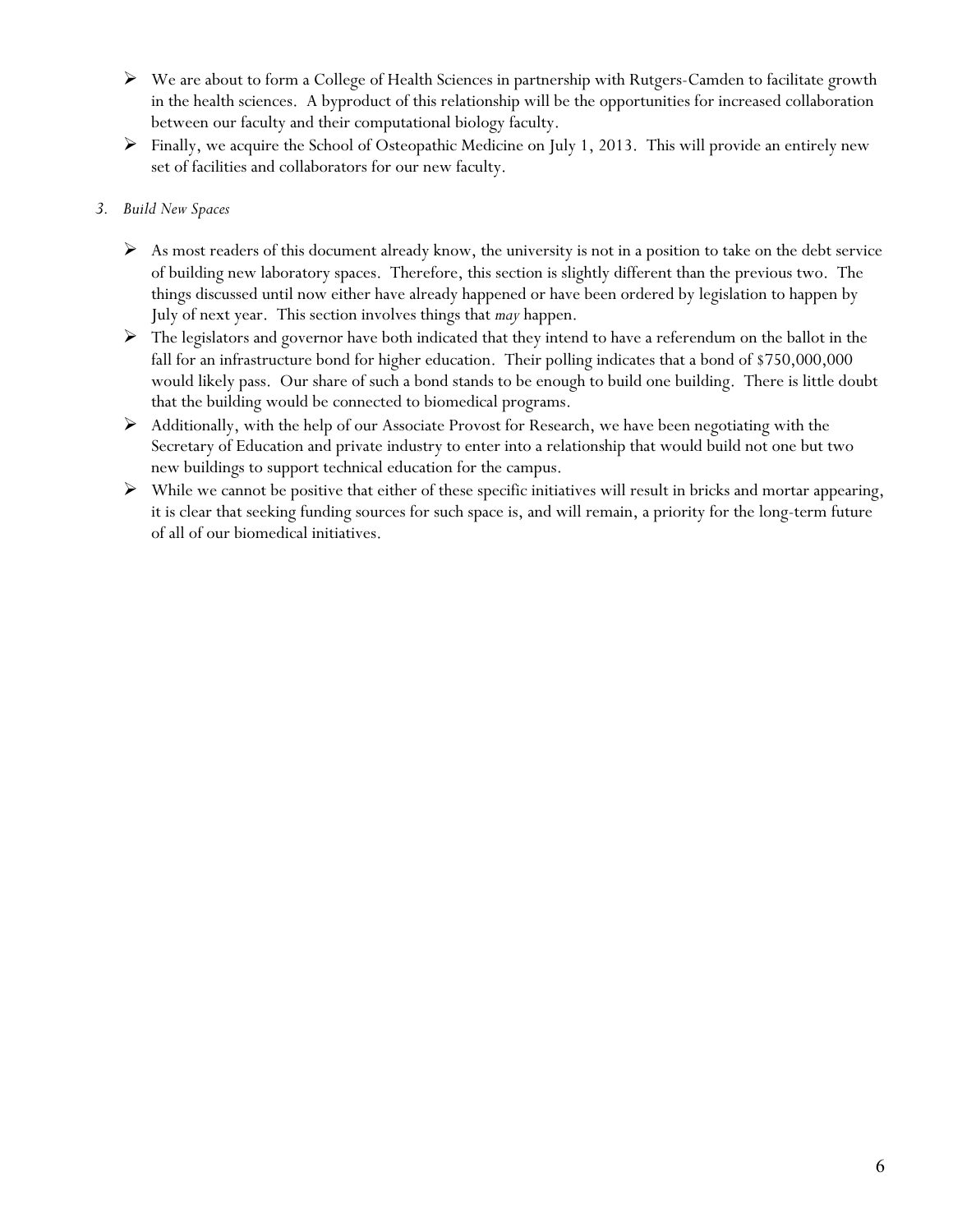# **DRAFT as of 08/07/12**



# **Background**

- Based upon feedback over the past 2 years (since CGCE merger with the Graduate School) and from the academic review process in fall 2011, CGCE met with Associate Provost in fall 2011 and it was determined that a full review of the Graduate Handbook and all policies that affect graduate/post-bac/CGCE students was necessary.
- The Associate Provost then set up an official GAC Representative for Academic Policies & Procedures Committee of the Senate so that any CGCE/graduate/post-bac policy updating took place via official University channels. Barbara Bole Williams volunteered to serve as the GAC rep to AP&P/Senate.
- The need/task to review and update all CGCE-related policy was brought to GAC in January of 2012 by Dean Sosa. It was determined that the Assistant Dean, Rebecca Gollihur, and Barbara would work as a team to lead the GAC through the necessary updates/additions to the former Graduate Handbook/CGCE policy.

# **Overall Goals**

- To ensure that our policies are the most up-to-date, clear and understandable, and best serve the needs of our students, faculty and staff
- To make our policies easier to locate
	- o The Student Handbook should be the main source for student policy information. To accomplish this, CGCE worked with the VP for Student Life Office (Student Handbook) and the Associate Provost (Academic Policies) to ensure that these documents addressed the policy needs of CGCE/graduate/post-bac students or directed those students to CGCE-specific information on the CGCE website.

#### **Process for Organizing Needed Policy Revisions**

- Between Jan. and August 2012,, the existing 2009-2010 Graduate Handbook (from the former Graduate School) was divided into:
	- o University-wide policies (that were untouched and simply confirmed were in the Student Handbook)
	- Resources (that we confirmed were in the Student Handbook)
	- o Graduate/post-bac/CGCE-specific policies (which we divided into 3 phases for GAC review )
		- Between March and July, GAC representative met and reviewed the graduate/post-bac/CGCEspecific policies and collected feedback from their faculty – upon which many revisions were based.
		- We removed any policies that GAC determined were obsolete or duplicated in the Student Handbook.
		- We removed any policies that were **not academic** in nature. These were:
			- $\infty$  Admissions and related policies
			- Emergency School Closing
			- $\infty$  Immunization Procedures
		- As of 07/09/12, all old and new policies have been reviewed and approved by the GAC and are ready for the next step.
	- In preparation for the next step, the set of graduate/post-bac/CGCE-specific policies were further divided into the following three categories to determine whether or not they needed further approval from AP&P and Senate: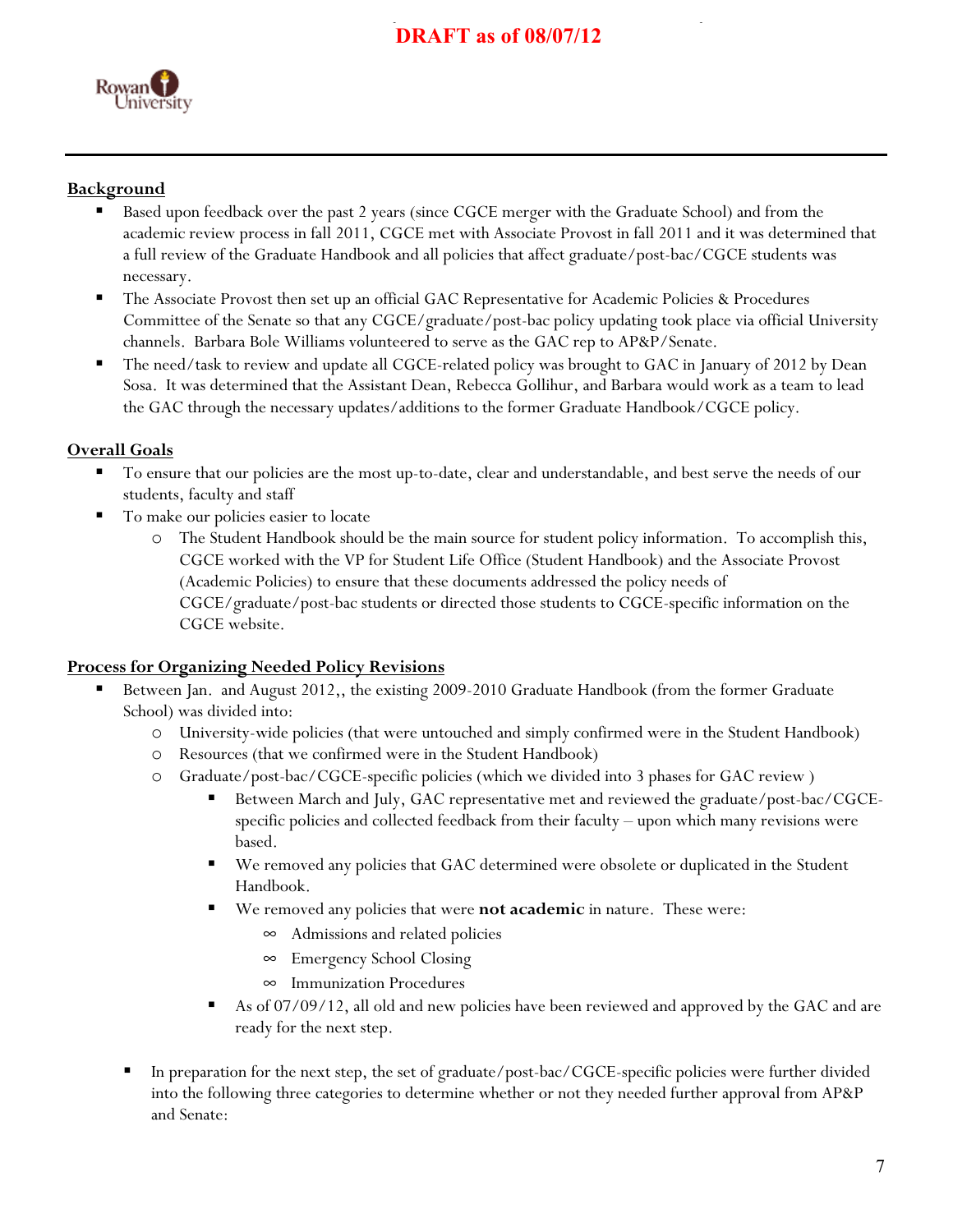- 1. We removed any policies that GAC determined **did not include any true policy change** even though there were some re-written/clarified language/forms. These were:
	- i. Academic Advising
	- ii. Course Registration
	- iii. Course Substitution
	- iv. Transfer of Graduate or Post-Bac Credits \*(some disagreement remains about whether or not the Registrar will continue to process post-bac transfer requests as they have done in the past but we are working on this)
	- v. Degrees for Concurrent Work (Renamed Degrees for Concurrent Graduate Level Work)
	- vi. Inactive Students (Renamed Inactive Student Policy)
	- vii. Student Responsibilities
	- viii. Successive Graduate Degrees
	- ix. Graduate Educational Experience (Renamed Graduate & Post-Bac Educational Experience)
	- x. 4+1 (Dual Degree Programs) \*(This was not included in the Graduate Handbook, but we wrote it up based on the Senate resolution and past practice outlined by the Registrar. For these reasons, it was not considered new policy.)
	- xi. Granting of Rowan Degrees & Certificates \*\*\*(This was not included in the Graduate Handbook, but we wrote it up based upon past practice outlined by the Registrar. It was not considered new policy.)
- 2. **New policies** which are made up of the following:
	- i. Class Attendance (for online & hybrid students)
	- ii. Commencement Walking Policy (New portions added and approved by the Provost and Registrar in spring 2012 ).
	- iii. University/CGCE-wide policies vs. Program/Departmental policies
	- iv. Policy Category Guidelines for Academic Programs (Once approved as a policy, CGCE and GAC will ask each CGCE program to identify which policy category their program should be assigned.)
	- v. Program Dismissal and University Dismissal
	- vi. Graduation Application Grace Period for Thesis/Dissertation Students
	- vii. Honors Designation

## 3. **Significantly-updated policies** are:

- i. Auditing a Course
- ii. Satisfactory Academic Progress Overview
- iii. Appeals Process for Satisfactory Academic Progress
- iv. Minimum Graduation Requirements Policy
- v. Enrollment Definitions
- vi. Senior Privilege/Taking Graduate Courses as an Undergraduate Student
- vii. Graduate-level Credit by Examination
- viii. Concurrent Application and Matriculation Policy
- ix. Leaves of Absence Or Withdrawal from the University
- x. Registration after Program Completion
- xi. Time Limits for CGCE Program Completion

#### **Policies for Review**

- The items listed in numbers 2 and 3 above contain the set of policies that GAC determined needed to be presented to AP&P and Senate.
- $\bullet$  In preparation for the open forum, please click on the appropriate links to review the policies in their proposed format.